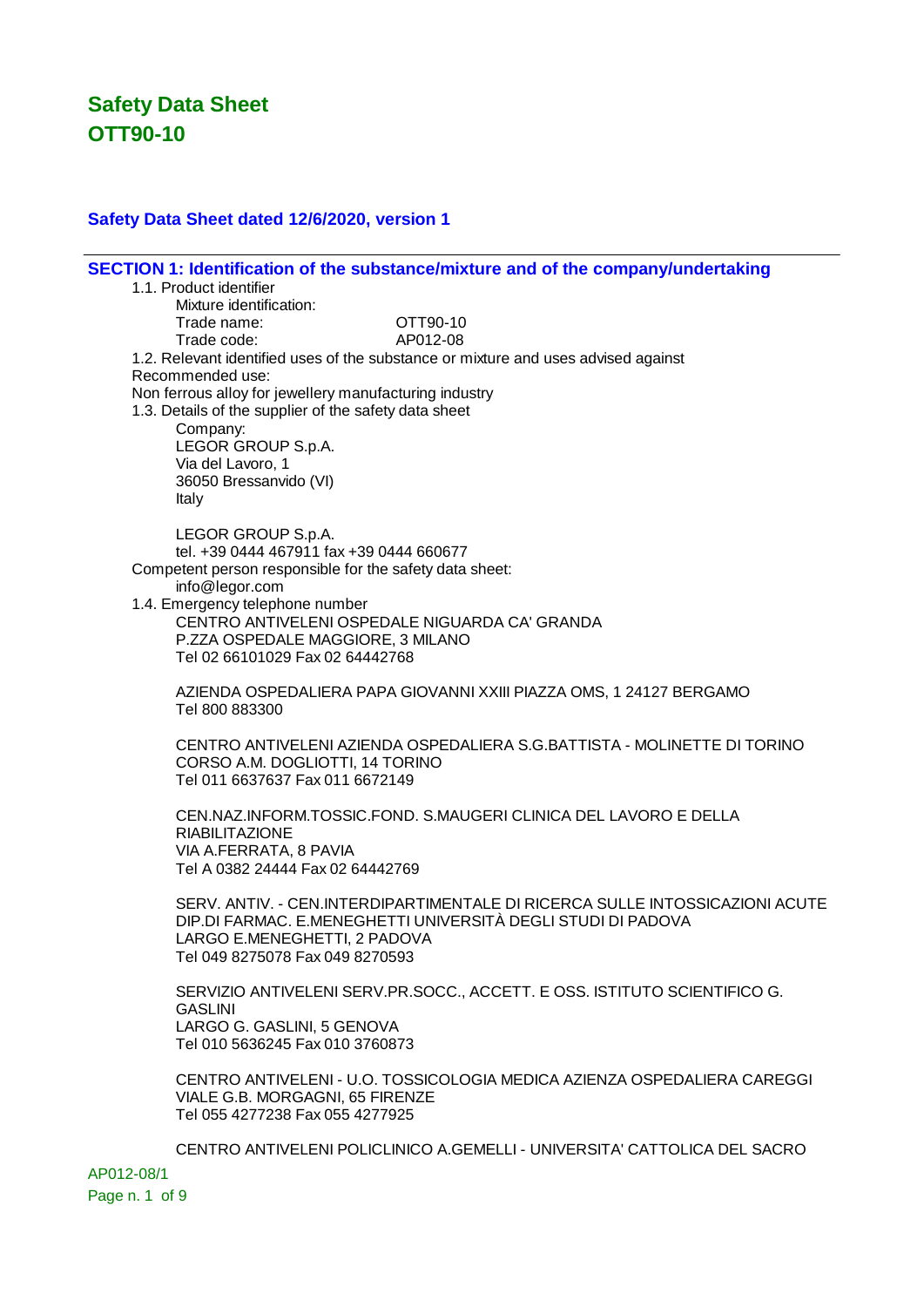CUORE LARGO F.VITO, 1 ROMA Tel 06 3054343 Fax 06 3051343

CENTRO ANTIVELENI - ISTITUTO DI ANESTESIOLOGIA E RIANIMAZIONE UNIVERSITÀ DEGLI STUDI DI ROMA LA SAPIENZA VIALE DEL POLICLINICO, 155 ROMA Tel 06 49970698 Fax 06 4461967

AZ. OSP. UNIV. FOGGIA V.LE LUIGI PINTO, 1 71122 FOGGIA Tel 0881 732326

CENTRO ANTIVELENI AZIENDA OSPEDALIERA A. CARDARELLI VIA CARDARELLI, 9 NAPOLI Tel 081 7472870 Fax 081 7472880

### **SECTION 2: Hazards identification**

2.1. Classification of the substance or mixture EC regulation criteria 1272/2008 (CLP) The product is not classified as dangerous according to Regulation EC 1272/2008 (CLP). Adverse physicochemical, human health and environmental effects: No other hazards 2.2. Label elements The product is not classified as dangerous according to Regulation EC 1272/2008 (CLP). Hazard pictograms: None Hazard statements: None Precautionary statements: None Special Provisions: None Special provisions according to Annex XVII of REACH and subsequent amendments: None 2.3. Other hazards

vPvB Substances: None - PBT Substances: None Other Hazards: No other hazards

### **SECTION 3: Composition/information on ingredients**

3.1. Substances

N.A.

3.2. Mixtures

Hazardous components within the meaning of the CLP regulation and related classification:

| Qtv       | <b>Name</b> | l Ident. Number |                        | Classification                                      |
|-----------|-------------|-----------------|------------------------|-----------------------------------------------------|
| $\ge$ 90% | Copper      | CAS:<br>⊦EC:    | 7440-50-8<br>231-159-6 | Substance with a Union workplace<br>exposure limit. |

AP012-08/1 Page n. 2 of 9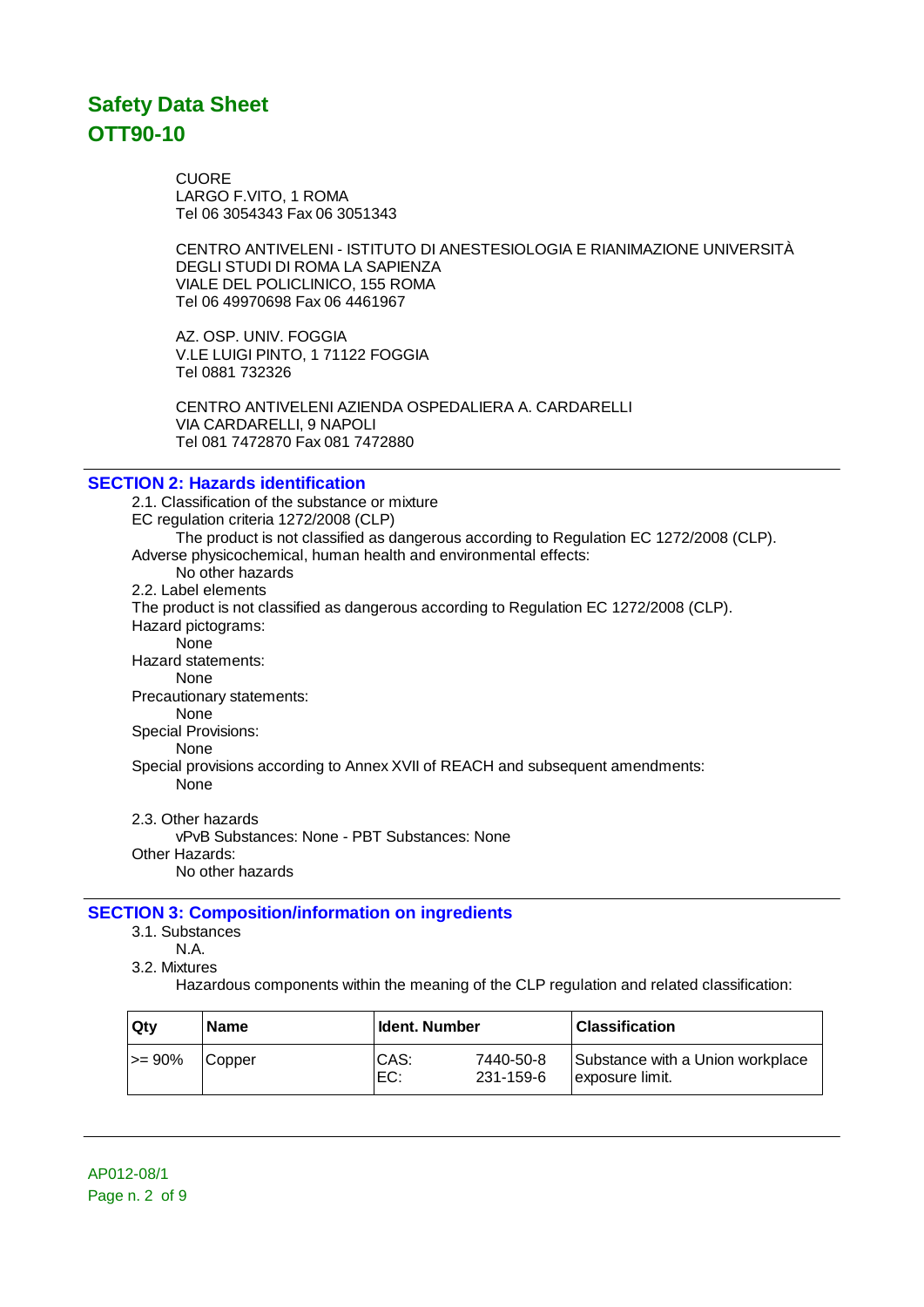### **SECTION 4: First aid measures**

4.1. Description of first aid measures

In case of skin contact:

Wash with plenty of water and soap.

In case of eyes contact:

In case of contact with eyes, rinse immediately with plenty of water and seek medical advice. In case of Ingestion:

Do not under any circumstances induce vomiting. OBTAIN A MEDICAL EXAMINATION IMMEDIATELY.

In case of Inhalation:

Remove casualty to fresh air and keep warm and at rest.

- 4.2. Most important symptoms and effects, both acute and delayed None
- 4.3. Indication of any immediate medical attention and special treatment needed Treatment:

None

### **SECTION 5: Firefighting measures**

- 5.1. Extinguishing media
	- Suitable extinguishing media: Water. Carbon dioxide (CO2). Extinguishing media which must not be used for safety reasons: None in particular. 5.2. Special hazards arising from the substance or mixture
	- Do not inhale explosion and combustion gases. Burning produces heavy smoke.
	- 5.3. Advice for firefighters

Use suitable breathing apparatus . Collect contaminated fire extinguishing water separately. This must not be discharged into drains. Move undamaged containers from immediate hazard area if it can be done safely.

#### **SECTION 6: Accidental release measures**

- 6.1. Personal precautions, protective equipment and emergency procedures Wear personal protection equipment.
	- Remove persons to safety.

See protective measures under point 7 and 8.

- 6.2. Environmental precautions
	- Do not allow to enter into soil/subsoil. Do not allow to enter into surface water or drains. Retain contaminated washing water and dispose it.
	- In case of gas escape or of entry into waterways, soil or drains, inform the responsible authorities. Suitable material for taking up: absorbing material, organic, sand
- 6.3. Methods and material for containment and cleaning up
	- Wash with plenty of water.
- 6.4. Reference to other sections See also section 8 and 13

#### **SECTION 7: Handling and storage**

7.1. Precautions for safe handling

- Avoid contact with skin and eyes, inhalation of vapours and mists. See also section 8 for recommended protective equipment. Advice on general occupational hygiene: Do not eat or drink while working.
- 7.2. Conditions for safe storage, including any incompatibilities

AP012-08/1 Page n. 3 of 9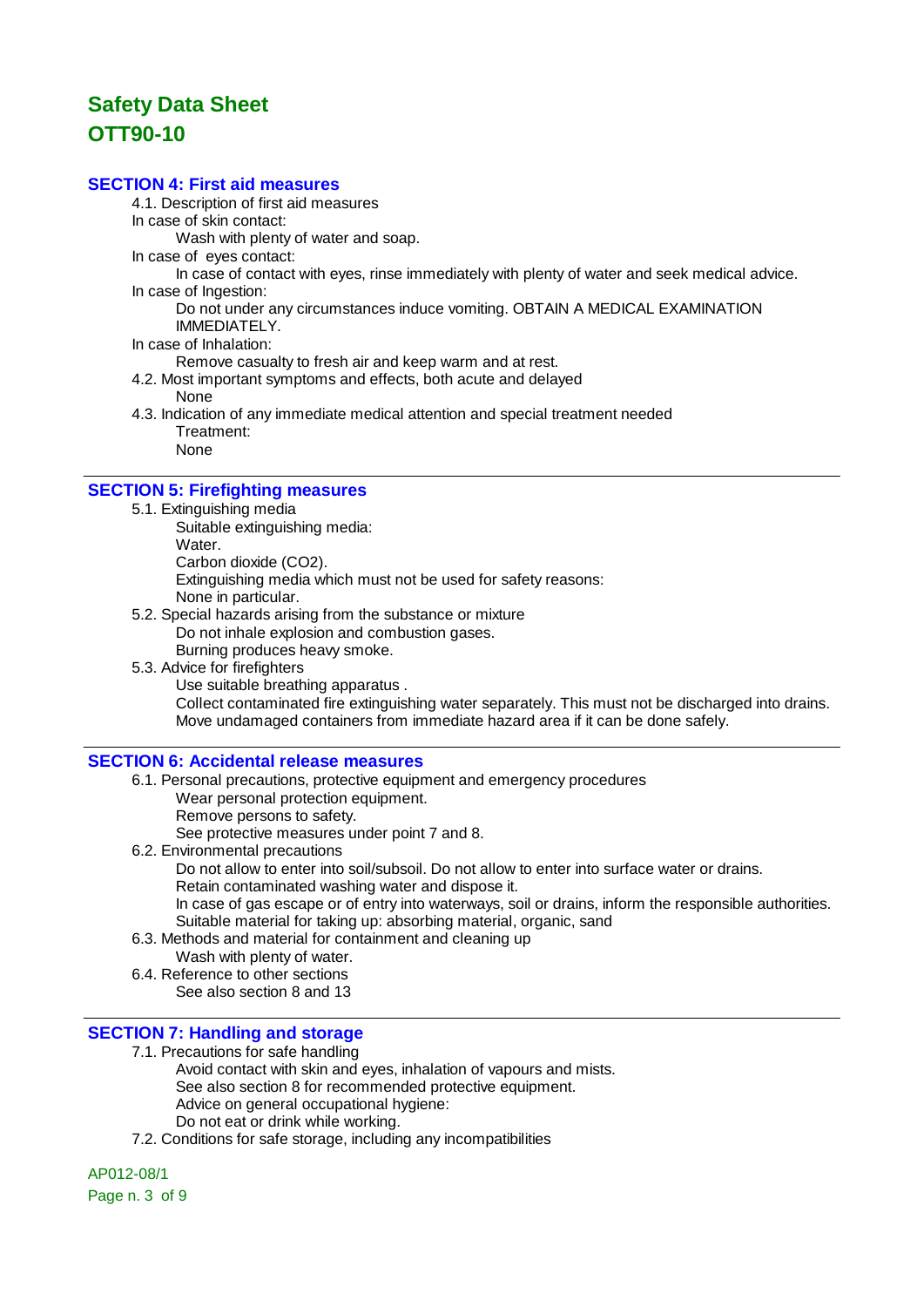Keep away from food, drink and feed. Incompatible materials: None in particular. Instructions as regards storage premises: Adequately ventilated premises. 7.3. Specific end use(s) None in particular

## **SECTION 8: Exposure controls/personal protection**

#### 8.1. Control parameters

Copper - CAS: 7440-50-8 EU ACGIH - TWA(8h): 0.2 mg/m3 - Notes: Fume, as Cu. Irr, GI, metal fume fever ACGIH - TWA(8h): 1 mg/m3 - Notes: Dusts and mists, as Cu. Irr, GI, metal fume fever DNEL Exposure Limit Values Copper - CAS: 7440-50-8 Worker Industry: 0.041 mg/kg - Exposure: Human Dermal - Frequency: Long Term, systemic effects Worker Industry: 0.041 mg/kg - Exposure: Human Inhalation - Frequency: Long Term, systemic effects Worker Industry: 0.082 mg/kg - Exposure: Human Dermal - Frequency: Short Term, systemic effects Worker Industry: 0.082 mg/kg - Exposure: Human Inhalation - Frequency: Short Term, systemic effects PNEC Exposure Limit Values N.A. 8.2. Exposure controls Eye protection: Not needed for normal use. Anyway, operate according good working practices. Protection for skin: No special precaution must be adopted for normal use. Protection for hands: Not needed for normal use. Respiratory protection: Not needed for normal use. Thermal Hazards: None Environmental exposure controls: None Appropriate engineering controls: None

#### **SECTION 9: Physical and chemical properties**

9.1. Information on basic physical and chemical properties

| <b>Properties</b>      | Value                     | Method: | Notes: |
|------------------------|---------------------------|---------|--------|
| Appearance and colour: | Metallic alloy<br>in bars | $\sim$  | --     |
| Odour:                 | <b>Odourless</b>          | $-$     | --     |
| Odour threshold:       | N.A.                      | $-$     | --     |
| pH:                    | N.A.                      | $-$     | --     |

AP012-08/1 Page n. 4 of 9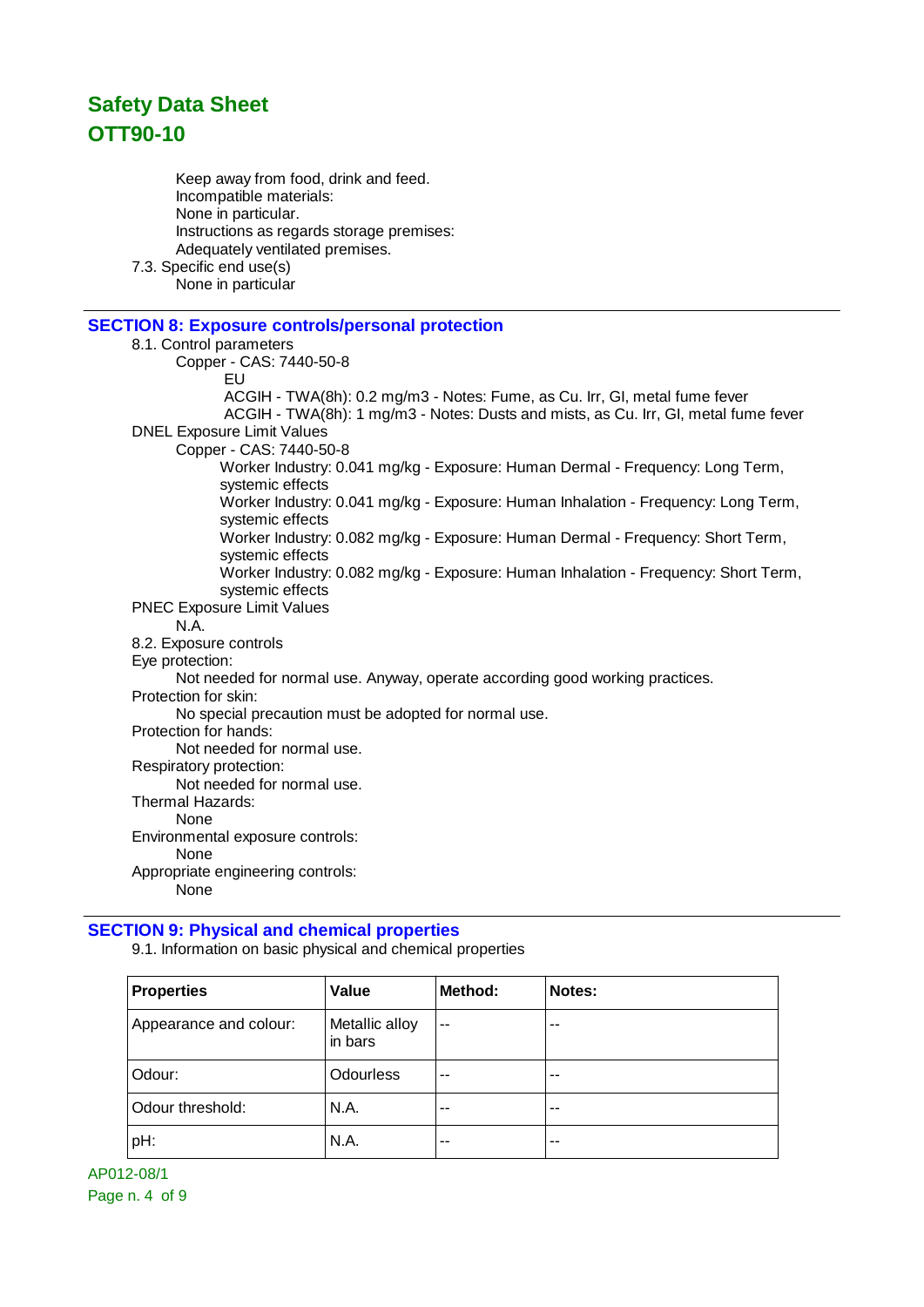| Melting point / freezing<br>point:               | 900-1000°C                          | --  | --             |
|--------------------------------------------------|-------------------------------------|-----|----------------|
| Initial boiling point and<br>boiling range:      | N.A.                                | --  | $\overline{a}$ |
| Flash point:                                     | N.A.                                | $-$ | $-$            |
| Evaporation rate:                                | N.A.                                | --  | --             |
| Solid/gas flammability:                          | N.A.                                | --  | --             |
| Upper/lower flammability<br>or explosive limits: | N.A.                                | ۰.  |                |
| Vapour pressure:                                 | N.A.                                | $-$ | --             |
| Vapour density:                                  | N.A.                                | --  | --             |
| Relative density:                                | 7.5-8.5 g/cm <sup>3</sup>           | --  | --             |
| Solubility in water:                             | Unsoluble in<br>water               | --  | --             |
| Solubility in oil:                               | Unsoluble in<br>organic<br>solvents | --  | $-$            |
| Partition coefficient (n-<br>octanol/water):     | N.A.                                | $-$ | $-$            |
| Auto-ignition temperature:                       | N.A.                                | $-$ | --             |
| Decomposition<br>temperature:                    | N.A.                                | --  | --             |
| Viscosity:                                       | N.A.                                | $-$ | $-$            |
| Explosive properties:                            | N.A.                                | --  | --             |
| Oxidizing properties:                            | N.A.                                | $-$ | --             |

## 9.2. Other information

| <b>Properties</b>                              | Value | Method: | Notes: |
|------------------------------------------------|-------|---------|--------|
| Miscibility:                                   | N.A.  | --      | --     |
| Fat Solubility:                                | N.A.  | $-$     | --     |
| Conductivity:                                  | N.A.  | $-$     | --     |
| VOC:                                           | --    | $ -$    | --     |
| <b>Substance Groups</b><br>relevant properties | N.A.  | --      | --     |

AP012-08/1 Page n. 5 of 9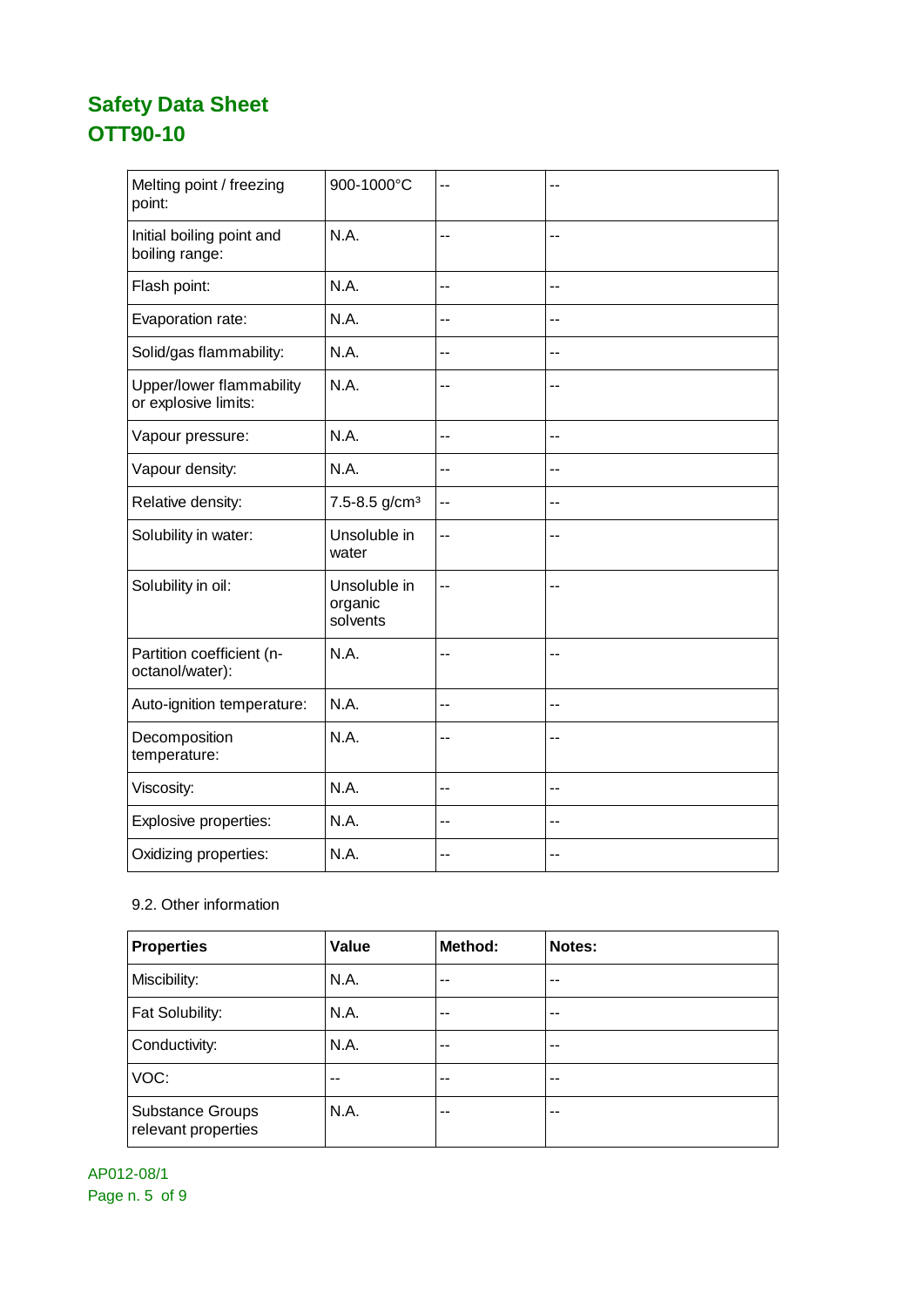### **SECTION 10: Stability and reactivity**

- 10.1. Reactivity
- Stable under normal conditions 10.2. Chemical stability
- Stable under normal conditions
- 10.3. Possibility of hazardous reactions None
- 10.4. Conditions to avoid Stable under normal conditions.
- 10.5. Incompatible materials None in particular.
- 10.6. Hazardous decomposition products None.

#### **SECTION 11: Toxicological information**

11.1. Information on toxicological effects Toxicological information of the product: OTT90-10 a) acute toxicity Not classified Based on available data, the classification criteria are not met b) skin corrosion/irritation Not classified Based on available data, the classification criteria are not met c) serious eye damage/irritation Not classified Based on available data, the classification criteria are not met d) respiratory or skin sensitisation Not classified Based on available data, the classification criteria are not met e) germ cell mutagenicity Not classified Based on available data, the classification criteria are not met f) carcinogenicity Not classified Based on available data, the classification criteria are not met g) reproductive toxicity Not classified Based on available data, the classification criteria are not met h) STOT-single exposure Not classified Based on available data, the classification criteria are not met i) STOT-repeated exposure Not classified Based on available data, the classification criteria are not met j) aspiration hazard Not classified Based on available data, the classification criteria are not met Toxicological information of the main substances found in the product: OTT90-10 - No specific risks can be referred to the solid state. Hazardous properties cannot be excluded but are unlikely when the product is handled appropriately. The product should

> be handled with the care usual when dealing chemicals. Fumes or fine dusts may cause irritation to the respiratory system, cough, headache, nausea, fever and cause sensitization

AP012-08/1 Page n. 6 of 9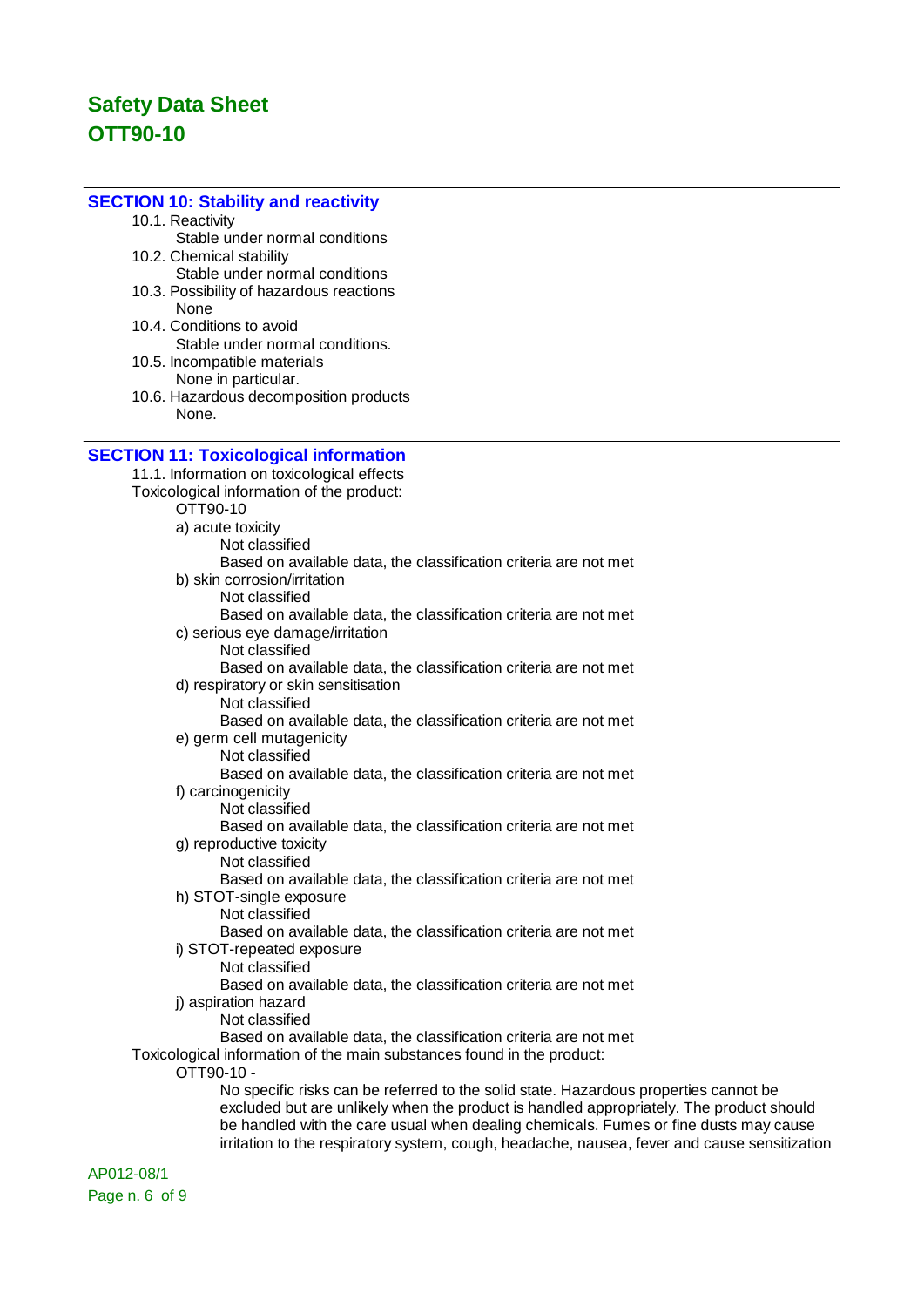by inhalation and skin contact. Copper - CAS: 7440-50-8 TLV-TWA: 0.2mg/m³

## **SECTION 12: Ecological information**

12.1. Toxicity

Adopt good working practices, so that the product is not released into the environment.

### OTT90-10

Not classified for environmental hazards

Based on available data, the classification criteria are not met

12.2. Persistence and degradability

None

- N.A. 12.3. Bioaccumulative potential
	- N.A.

12.4. Mobility in soil

#### N.A.

- 12.5. Results of PBT and vPvB assessment vPvB Substances: None - PBT Substances: None
- 12.6. Other adverse effects
	- None

#### **SECTION 13: Disposal considerations**

13.1. Waste treatment methods

Recover if possible. In so doing, comply with the local and national regulations currently in force.

#### **SECTION 14: Transport information**

| 14.1. UN number<br>ADR-UN number:                                                | Not dangerous<br>Not classified as dangerous in the meaning of transport regulations. |
|----------------------------------------------------------------------------------|---------------------------------------------------------------------------------------|
| 14.2. UN proper shipping name                                                    |                                                                                       |
| N A                                                                              |                                                                                       |
| 14.3. Transport hazard class(es)                                                 |                                                                                       |
| N A                                                                              |                                                                                       |
| 14.4. Packing group                                                              |                                                                                       |
| N.A.                                                                             |                                                                                       |
| 14.5. Environmental hazards                                                      |                                                                                       |
| ADR-Enviromental Pollutant:                                                      | N٥                                                                                    |
| IMDG-Marine pollutant:                                                           | N٥                                                                                    |
| 14.6. Special precautions for user                                               |                                                                                       |
| Rail (RID):                                                                      | Not dangerous for transportation                                                      |
| N.A.                                                                             |                                                                                       |
| 14.7. Transport in bulk according to Annex II of Marpol and the IBC Code<br>N.A. |                                                                                       |

#### **SECTION 15: Regulatory information**

15.1. Safety, health and environmental regulations/legislation specific for the substance or mixture Dir. 98/24/EC (Risks related to chemical agents at work) Dir. 2000/39/EC (Occupational exposure limit values) Regulation (EC) n. 1907/2006 (REACH)

AP012-08/1 Page n. 7 of 9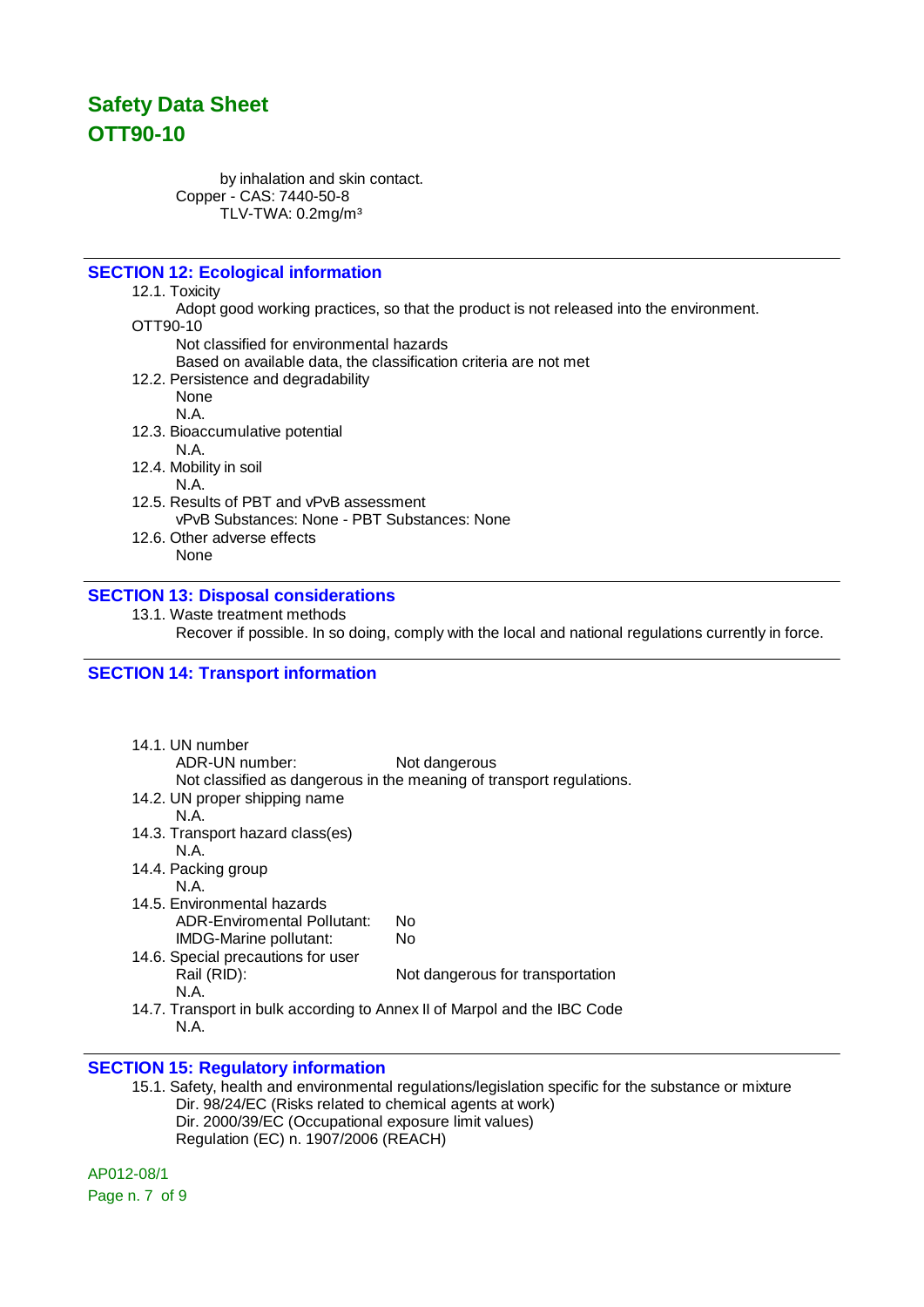Regulation (EC) n. 1272/2008 (CLP) Regulation (EC) n. 790/2009 (ATP 1 CLP) and (EU) n. 758/2013 Regulation (EU) 2015/830 Regulation (EU) n. 286/2011 (ATP 2 CLP) Regulation (EU) n. 618/2012 (ATP 3 CLP) Regulation (EU) n. 487/2013 (ATP 4 CLP) Regulation (EU) n. 944/2013 (ATP 5 CLP) Regulation (EU) n. 605/2014 (ATP 6 CLP) Regulation (EU) n. 2015/1221 (ATP 7 CLP) Regulation (EU) n. 2016/918 (ATP 8 CLP) Regulation (EU) n. 2016/1179 (ATP 9 CLP) Regulation (EU) n. 2017/776 (ATP 10 CLP) Regulation (EU) n. 2018/669 (ATP 11 CLP) Restrictions related to the product or the substances contained according to Annex XVII Regulation (EC) 1907/2006 (REACH) and subsequent modifications: **None** Where applicable, refer to the following regulatory provisions : Directive 2012/18/EU (Seveso III) Regulation (EC) nr 648/2004 (detergents). Dir. 2010/75/EU and 2004/42/EC (VOC directives) Provisions related to directive EU 2012/18 (Seveso III): Seveso III category according to Annex 1, part 1 None

15.2. Chemical safety assessment No Chemical Safety Assessment has been carried out for the mixture.

## **SECTION 16: Other information**

This safety data sheet has been completely updated in compliance to Regulation 2015/830.

This document was prepared by a competent person who has received appropriate training. Main bibliographic sources:

ECDIN - Environmental Chemicals Data and Information Network - Joint Research Centre, Commission of the European Communities

SAX's DANGEROUS PROPERTIES OF INDUSTRIAL MATERIALS - Eight Edition - Van Nostrand Reinold

The information contained herein is based on our state of knowledge at the above-specified date. It refers solely to the product indicated and constitutes no guarantee of particular quality. It is the duty of the user to ensure that this information is appropriate and complete with respect to the specific use intended.

This MSDS cancels and replaces any preceding release.

|            | ADR:        | European Agreement concerning the International Carriage of<br>Dangerous Goods by Road. |
|------------|-------------|-----------------------------------------------------------------------------------------|
|            | ATE:        | <b>Acute Toxicity Estimate</b>                                                          |
|            | ATEmix:     | <b>Acute toxicity Estimate (Mixtures)</b>                                               |
|            | CAS:        | Chemical Abstracts Service (division of the American Chemical Society).                 |
|            | CLP:        | Classification, Labeling, Packaging.                                                    |
|            | DNEL:       | Derived No Effect Level.                                                                |
|            | EINECS:     | European Inventory of Existing Commercial Chemical Substances.                          |
|            | GefStoffVO: | Ordinance on Hazardous Substances, Germany.                                             |
|            | GHS:        | Globally Harmonized System of Classification and Labeling of                            |
|            |             | Chemicals.                                                                              |
|            | IATA:       | International Air Transport Association.                                                |
| AP012-08/1 |             |                                                                                         |

Page n. 8 of 9